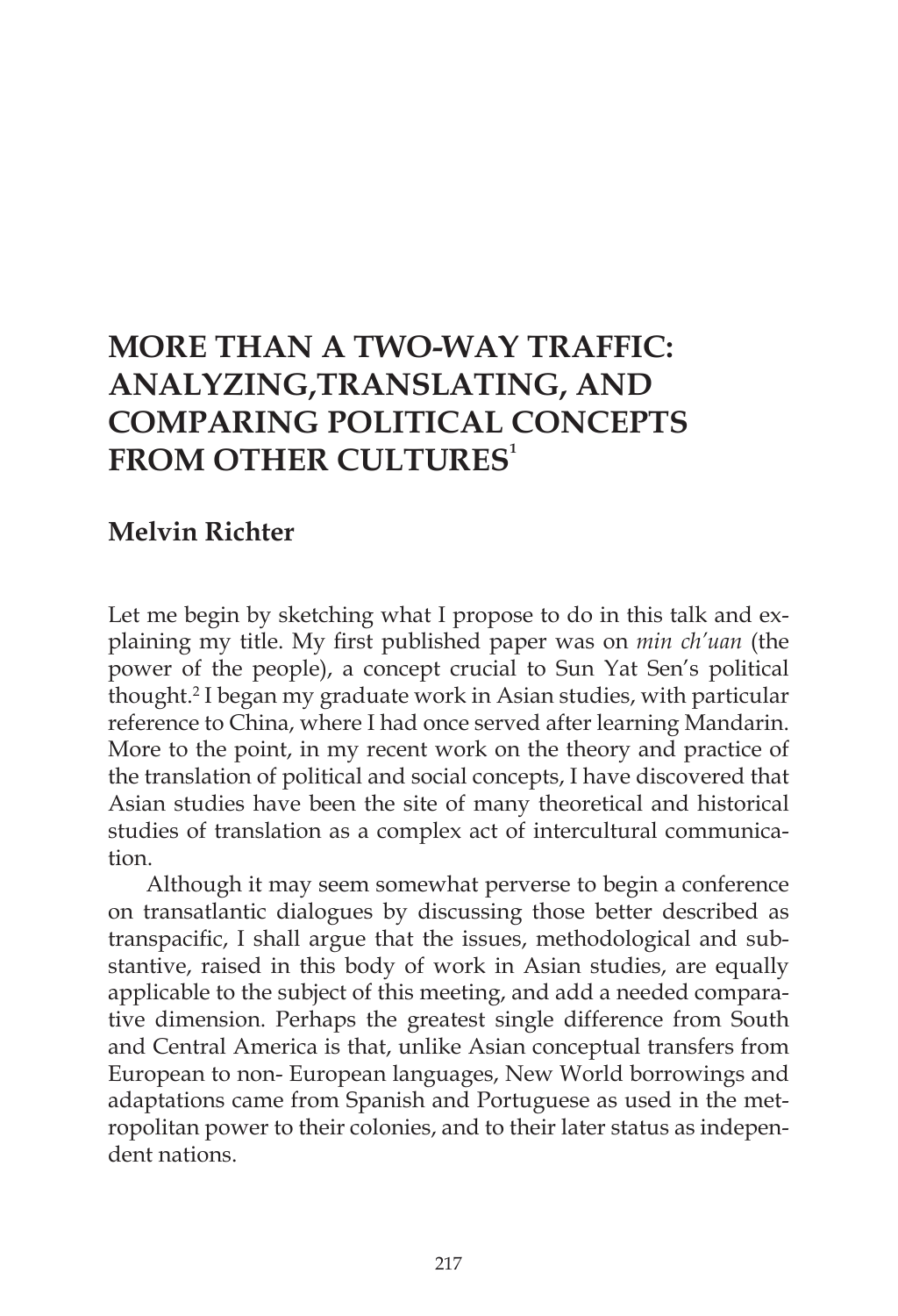#### **MELVIN RICHTER**

A word about my title: many, perhaps most, studies of the circulation of concepts between Europe and the once New World have focused on one side of the exchange, emphasizing European perceptions and conceptualizations. One criticism of this approach is that it denies a voice to all those peoples and cultures perceived and evaluated by Europeans. Can this be remedied? Presumably this might and has been done by studies not only of how non-European societies understood themselves but also of their views of Europeans at home and abroad. These can be reconstructed from Individual diaries, travel books and literary accounts, as well as reports of governmental commissions such as those sent to Europe and North America by China and Japan in the nineteenth century. By using such sources, it becomes possible to chart the circulation of concepts in terms of a two- rather than a one-way traffic. But is this enough?

When we discuss the circulation of concepts, we are apt to do so in terms of whether the transfer from an European text to the translation in another language or setting is an accurate transcription of the original. When I wrote on Sun Yat Sen's concept of people's power, I made just this mistake by concluding that Sun had produced a defective version of Jean-Jacques Rousseau's original formulation in the *Contrat Social*. An alternative mode of proceeding, and one which applies equally well to trans-Atlantic conceptual transfers, has been provided by Joachim Kurtz, an editor of the important studies aptly called *New Terms for New Ideas. Western Knowledge and Lexical Change in Late Imperial China.* Kurtz writes:

Modern Chinese discourses, no matter whether on social or ideological questions . . . are articulated to a large extent in terms that were coined and normalized as translations of Western or Western-derived notions. Yet far from serving as simple equivalents of imported ways of understanding, many terms of foreign origin have unfolded a life of their own in modern Chinese contexts. More often than not, they have acquired new meanings that creatively alter, extend, or even undermine established European conceptions. In order to comprehend the resulting semantic and conceptual differences, historians of thought must pay close attention to the multilayered process of translation and appropriation from which these terms have emerged.<sup>3</sup>

Such analysis of conceptual transfer and change must be placed within the context of intercultural communication under the conditions of radical inequality in the power of participants. Often, as in 19th century China, such translation and adaptation of political concepts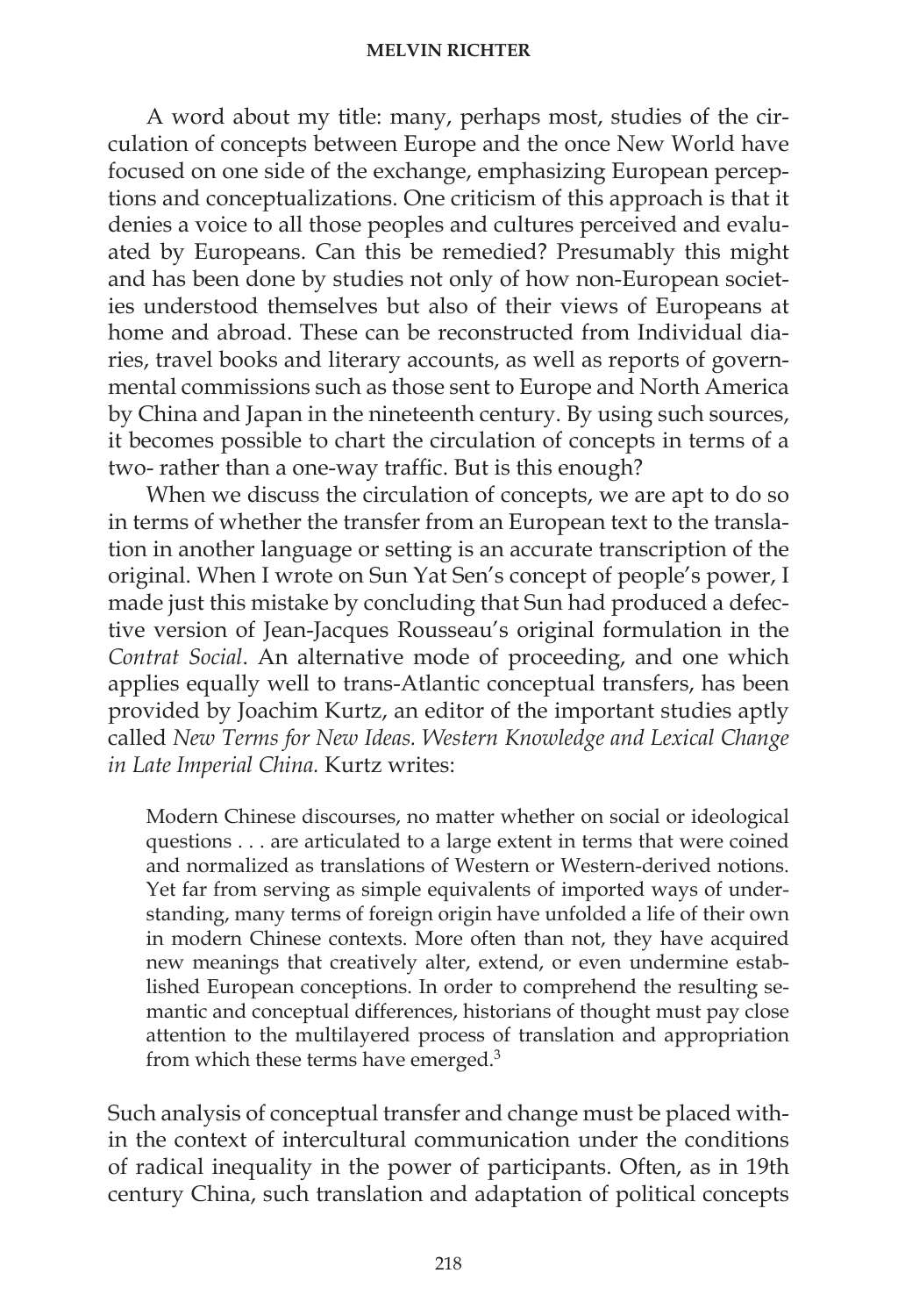#### **MORE THAN A TWO-WAY TRAFFIC...**

took place amidst unprecedented rapid and violent change, much of it produced by foreign aggression, first western and then Japanese. It became increasingly clear that acquiring modern western knowledge was crucial to Chinese national power and independence. Yet there was no consensus on whether western political arrangements were on the same level of importance to the superior power of foreigners as were their physical sciences and technology. Nor could translators distinguish between political concepts, which were contested in the west, and scientific terms, about which there was relatively little disagreement.

Yan Fu, among the most important nineteenth century translators, became convinced that if China were to survive, it had to adopt western political ideas. In the late 1890s, he began translating a series of works, which although to us may seem unconnected, he thought to form a unified and politically indispensable body of doctrine: T. H. Huxley's *Evolution and Ethics*; Herbert Spencer's *The Study of Sociology*; Adam Smith's *The Wealth of Nations*; J.S. Mill's *On Liberty* and *System of Logic*; and Montesquieu's *The Spirit of Laws*. For all of these books, Yan Fu had to create a political vocabulary both by creating neologisms and assigning new meanings to existing words and terms. And to gain and hold his audience, this had to be done in a style at once comprehensible and pleasing to the literati who constituted his audience.4

The complexity of this multi-faceted process of exchange and adaptation, as well as the unexpected insights it provided was first analyzed in a pioneer study of Yan Fu which unearthed the reasoning that justified the authors he chose for his canon of essential western theorists.<sup>5</sup> What unified them, he thought, were their respect for wealth and power, both of which had now become essential to the survival of China as a sovereign nation. Thus Yan Fu's grouping of western theorists into a canon derived from his arguably valid understanding of them from a point of view that would not have occurred to those within western political traditions.

**I**

What I shall now seek to do in this paper is to identify some of the problems involved in applying the analysis of this "multilayered process of translation and appropriation" to what Reinhart Koselleck has called basic political concepts (*Grundbegriffe*):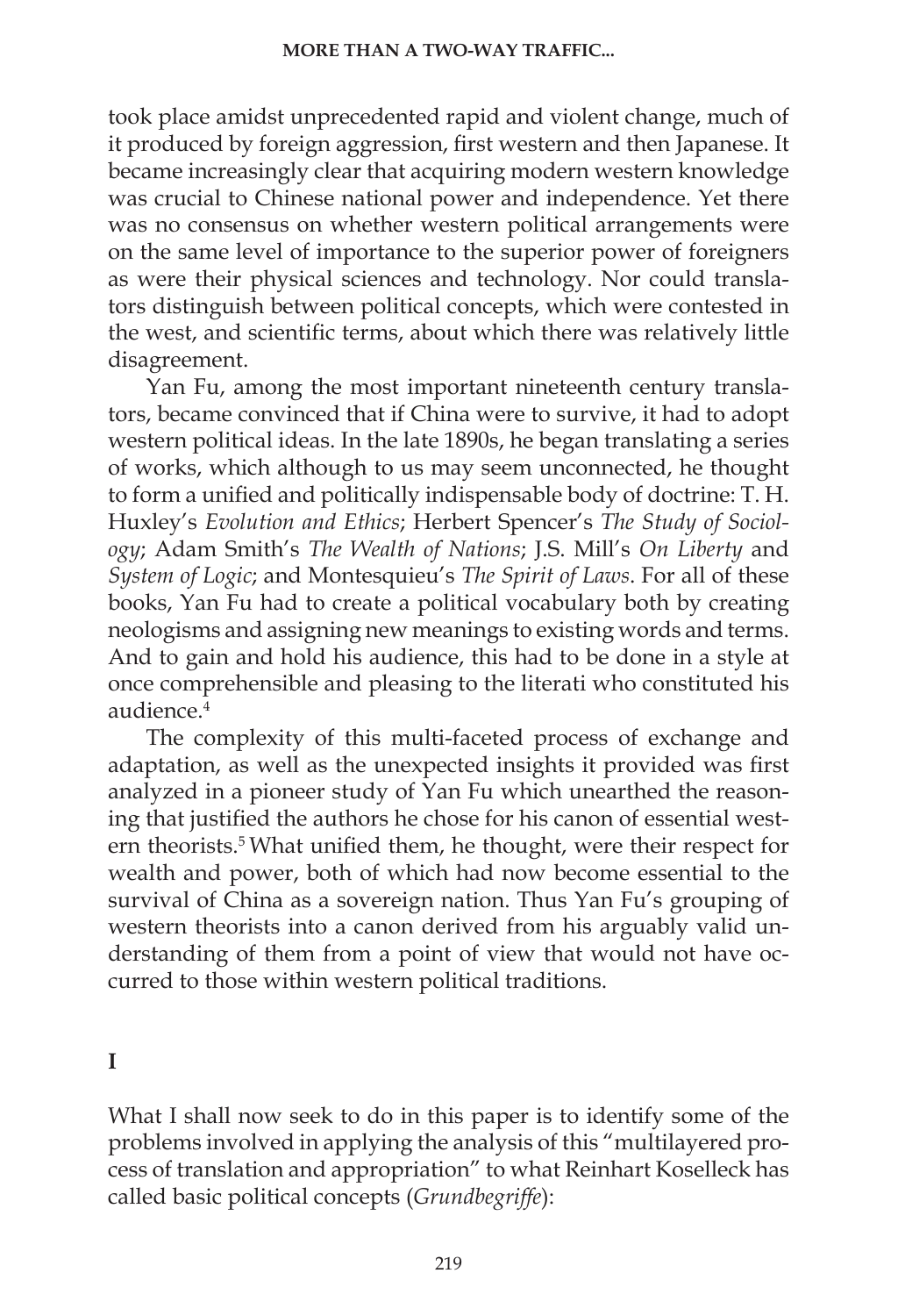As distinguished from concepts in general, a basic concept . . . is an inescapable, irreplaceable part of the political and social vocabulary. Only after a concept has attained this status does it become crystallized in a single word or term such as "revolution," "state," "civil society," or "democracy." Basic concepts combine manifold experiences and expectations in such a way that they become indispensable to any formulation of the most urgent issues of a given time. [T]hey are always both controversial and contested.6

As a method, this calls attention not only to great theorists, but also to the other sites and media where political controversies are and have been conducted. This includes even those sources sometimes considered to be neutral such as dictionaries, lexicons, and treatises on language and correct usage. First to be discussed will be a brief history of "liberty," and "democracy," two political concepts introduced into Chinese political discourse in the nineteenth and early twentieth centuries from western sources. In accordance with the methods of conceptual history, these will be treated: 1) as basic political concepts; 2) as always contested; 3) as possessing a long history, including the changing boundaries separating them from near synonyms in both the source and target languages; 4) as often producing political consequences unanticipated and undesired by those coining the term; 5) as deployed not only by major theorists and political leaders, but also by pamphleteers, journalists, and other publicists and propagandists in and out of government.

What happens when the attempt is made to translate the basic political concepts of one society, phrased in its natural language, to another society with an altogether different history, set of institutions and religions, political culture, and language? The barriers to comprehension by both translator and audience are formidable. What is basic to the source polity is alien to the target of the translation, another society, the natural language of which may differ fundamentally from that of the source. So too the manifold experiences and expectations which have shaped the basic political concepts being translated may find little or no resonance elsewhere. Do all these considerations make the translator's task impossible? This is what has been suggested by some theories, based on linguistic or cultural determinisms. Yet it is worth investigating the possibility that a more likely outcome is partial understanding combined with some misunderstanding of what is being translated in a more or less creative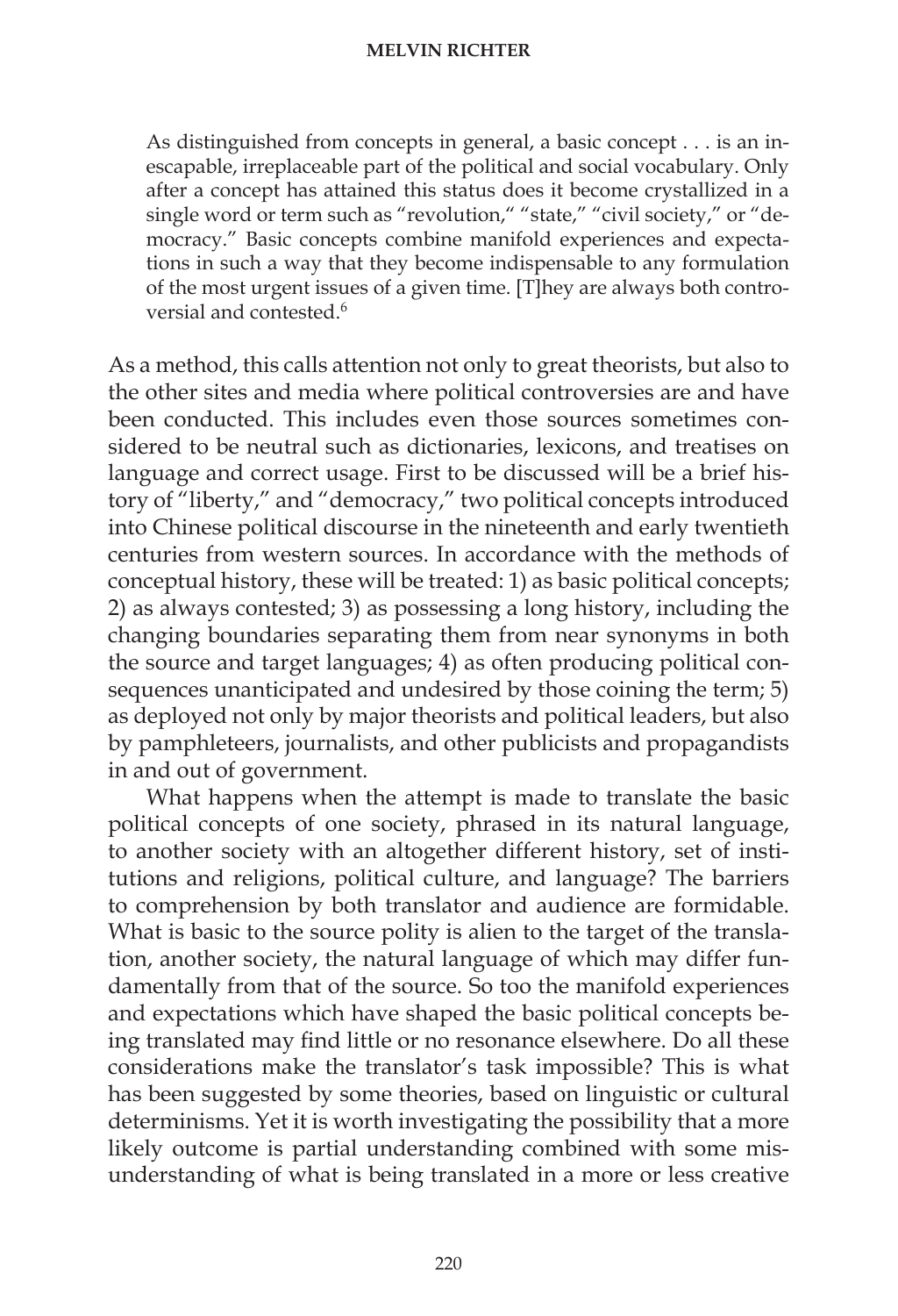adaptation to the new context. It is here that the "multilayered process of translation and appropriation" in 19th and early 20th century China merits analysis. For given the powerful traditions of an ancient political culture, in which China was the dominant empire and other countries were styled "barbarians," it was not easy for the Confucian elite to understand, much less apply, concepts deriving from political and religious systems so different from their own.

What could, what did western concepts of political liberty and democracy mean to literate 19th and early 20th century Chinese? Even in the West, these were contested concepts, with no single, undisputed meaning, much less consensus on their positive or negative valence. The problem of translation was compounded by the fact that the imported political concepts did not match those previously accepted in Chinese discourse. How reliable were the first Chinese-English dictionaries by English and American missionaries? In one appearing between 1815-1823, "liberty" was rendered in a Chinese phrase meaning "the principle of self-determination." To this were added in another work of 1847, the clarifying terms, "to feel free and comfortable" and "to be left to one's own will." A third dictionary, published between 1866-1869 offered a series of additional synonyms: "self-determination," "unrestrained," "right of self-government," "being allowed to follow one's intentions," "being allowed to act within the law." "Political liberty" was translated as "the right of a state to govern itself."

In these dictionaries, the Chinese characters designating "liberty" were taken from ancient texts which were unrelated even to the political or philosophical vocabulary of their remote period. In 19th and early 20th century China, some of these ancient meanings were still legitimate usage, and thus could easily be confused with western notions of liberty.7 This was a difficulty created by the Chinese language, the users of which, tended to create replicas of western terms by means of native morphemes often taken from a historically remote period. Elsewhere neologisms could be constructed de novo. Or else, as in early Meiji Japan, the situation could be even complex. For there the translation of western political terms was for the most part done by using Chinese characters.<sup>8</sup>

Yet, despite all the obstacles to understanding western concepts of political liberty, there were Chinese who made the effort to do so. An 1887 newspaper editorial "On the principles of liberty and mutual love in the West" sought to explicate this unfamiliar concept: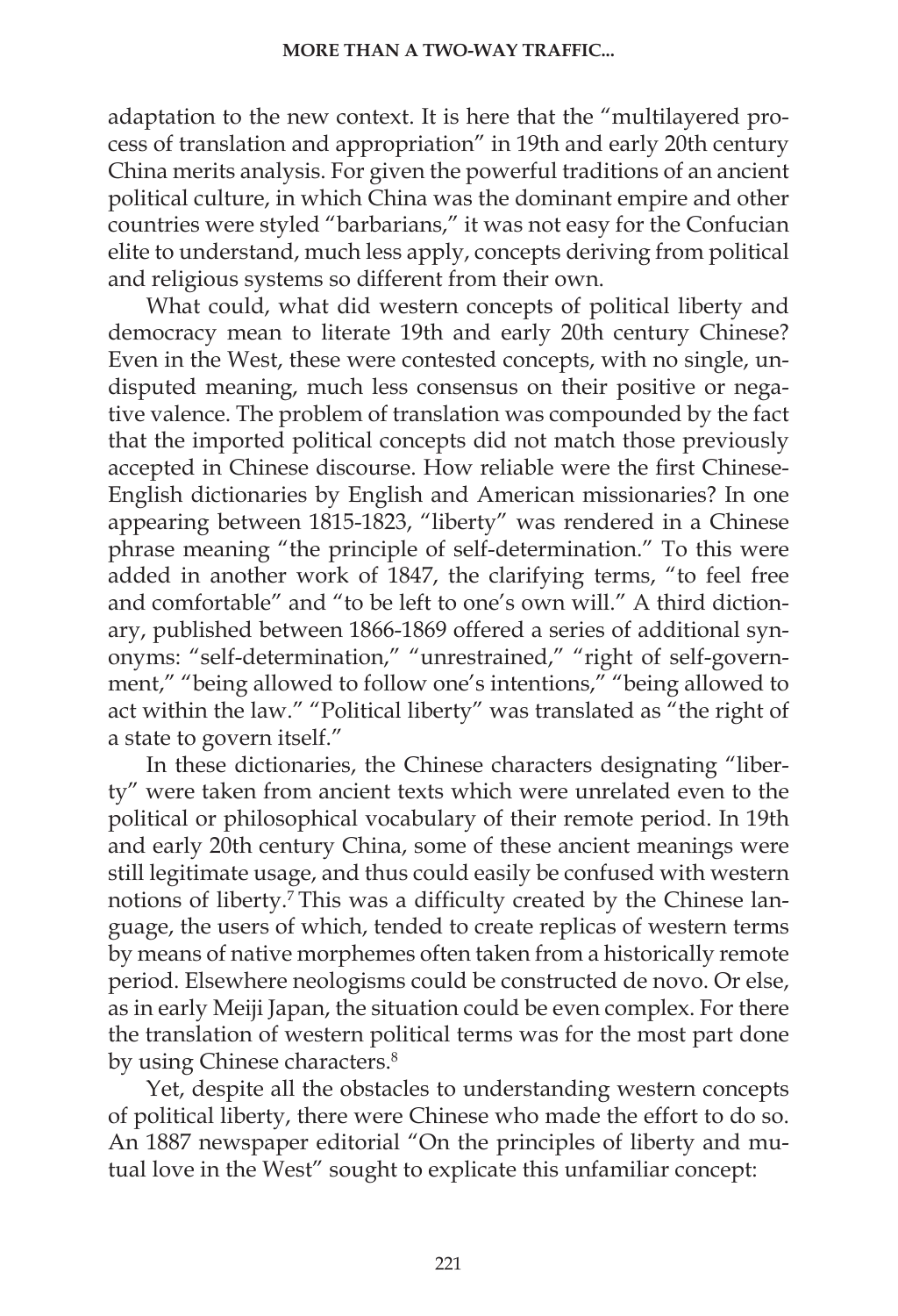What is called `liberty' in the West, is the fact that the ruler and the people are close . . . ; that above and below communicate . . . . Thus, the so-called matters of state are jointly carried out by the ruler and the common people. . . Now, if the common people are just and respect the laws, if they are cautious and full of self-respect, and fear the punishments, then they will never in their lifetimes have to attend a civil law suit at court.

. . .; if they indulge in studies and eat meat in the evenings, if they drive around in carriages, innocently gain riches and indulge in peace and tranquillity, then what harm would there be done even to poor and ordinary people? This is called `liberty.<sup>'9</sup>

This might be called a sympathetic partial understanding combined with an approximately equal misunderstanding or incomprehension of the western concept of liberty, which it conflates on some points with democracy. Obviously the author did not connect institutions incorporating elected officials and representative government to political liberty, or see any relation between it and theories of rights enjoyed by citizens. The inherited structures of imperial China still constituted for the writer the paradigm of political organization. After Yan Fu lived in England, he declared that the presence or absence of liberty was what differentiated China from the west: "In fact, all the sages in ancient Chinese history were afraid of the doctrine and therefore never established it".10 The students who rebelled in the May 4 movement of 1919 knew western concepts of liberty through Yan Fu's seminal translations, including that of J.S. Mill's *On Liberty*.

As for the no less contested concept of democracy, the Chinese were not at first well served by English-Chinese dictionaries written by missionaries distrustful of political democracy in the west. The Morrison dictionary of 1815-1823 stated that democracy "is improper, since it is improper to be without a leader." However, because there was no single term in Chinese for "democracy," Morrison had to use a full sentence to express his verdict: "if it is improper that nobody leads, it is equally improper that a multitude of people govern [in a] disorderly [way]." The 1847 Medhurst dictionary provided additional pejorative definitions: "disorderly administration by many" and "government by the rabble." The 1866-1869 Lobscheid, while offering "government by the people," adds "abuse of power by the common people." Finally, a neutral definition of democracy appeared in a 1902 dictionary: as "control of state affairs by the common people." Now the Chinese word for democracy became minzhu. This, in the Chinese classics, had originally meant "lord of the people." Thus be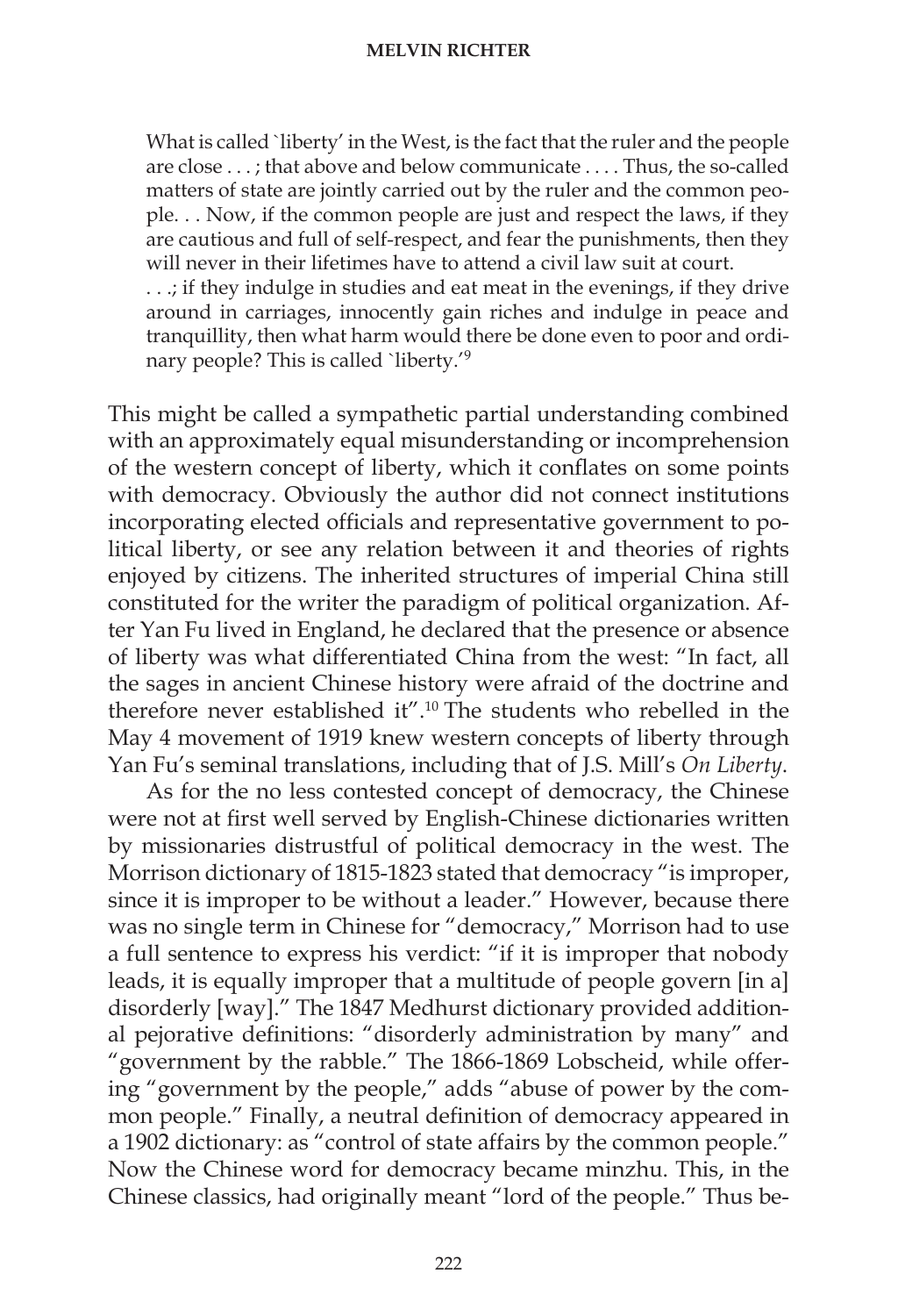cause of Chinese linguistic usage a potentially confusing neologism was created by giving an ancient name to a modern political regime. Still another source of ambiguity was the use of minzhu to mean the head of a democratic state.

Taken together, these varying uses of the characters now designating "democracy," indicate how significant can be the history and persisting characteristics of a given natural language. Nevertheless, the conclusion of most recent scholarship about the development of Chinese as a language, spoken and written, seem to rule out strong forms of linguistic determinism. Such theories were once used to argue that many forms of knowledge, such as modern physics could not be developed in China because of the language.

Another type of determinism derives its conclusion from the allegedly unbridgeable diversity of cultures and historical traditions. On this view, that best known in the version of Benjamin Lee Whorf, concepts deriving from one society are said to be incommensurable with those of another, and hence untranslatable into the recipient language.11 However, this striking assertion has not been accepted by linguists. Yet, when rephrased in terms of cultural relativism, such theories continue to attract many adherents. The question of whether acknowledging the diversity among cultures necessarily entails complete cultural relativism is too complex to be discussed here. But a recent book disputing that claim is worth mentioning: Steven Lukes, *Liberals and Cannibals*. 12 Although I find Lukes's argument persuasive, I shall only mention it before moving on to discuss recent treatments of translation as a historical process.

## **II**

I propose to do by beginning with to an important essay-review, "The Predicament of Ideas in Culture: Translation and Historiography" first published in *History and Theory*. 13 Its author, Douglas Howland, a specialist in Asian studies, uses recent studies of translation in that field to illuminate the central subject of this meeting: how to describe and explain what happens when concepts formulated in one language and political context are transferred to, or imposed upon users of another language with another political culture and set of historical experiences.<sup>14</sup>

Much as does Ephraim Kurtz in the passage previously cited, Howland treats translation and conceptual transfers in terms of the adaptations required by cultural exchanges: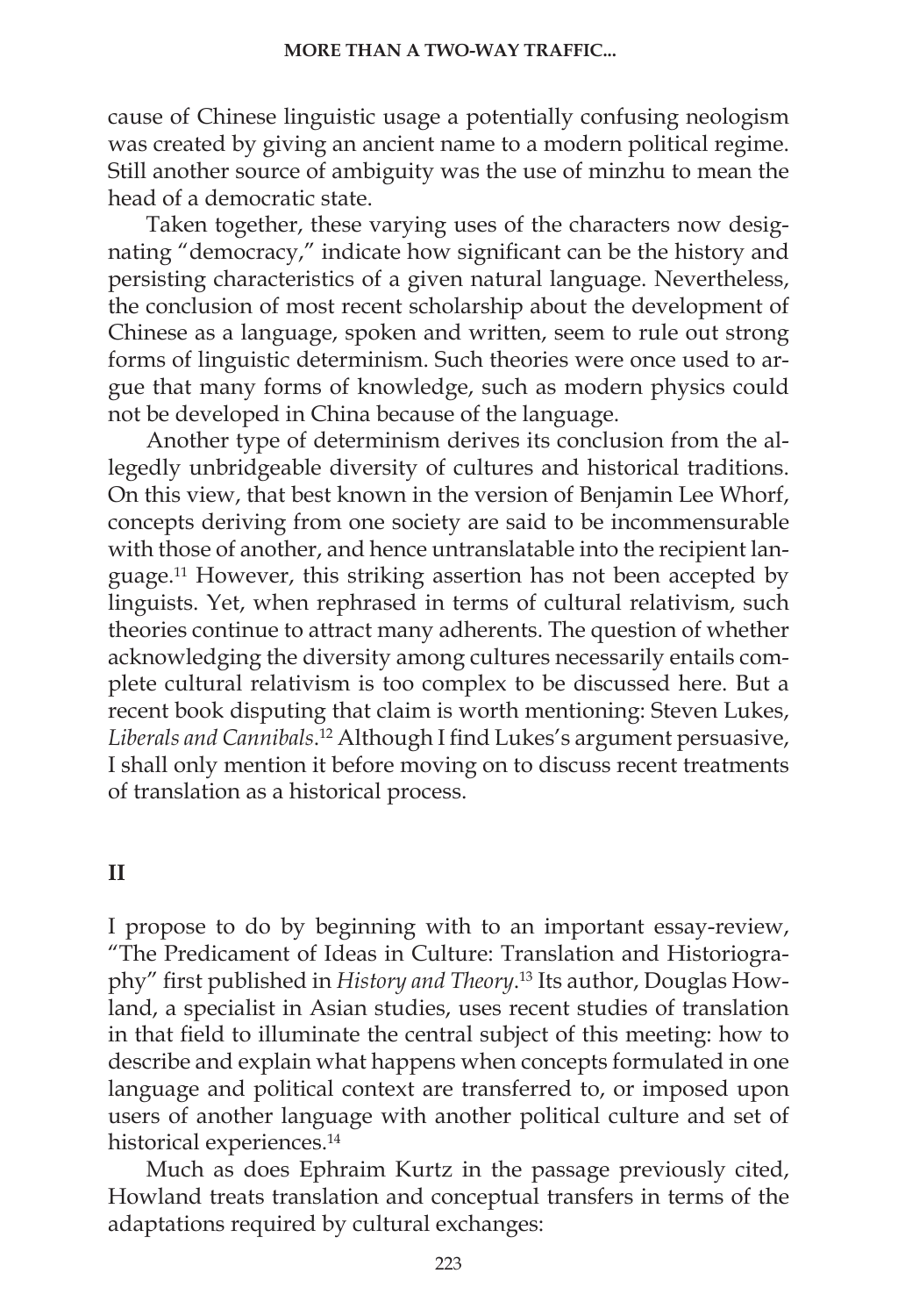We now understand translation in a manner quite different from two decades ago. Translation is no longer a simple transfer of words or texts from one language to another on the model of the bilingual dictionary or the bridging of language differences between peoples. Rather . . . translation has become a translingual act of transcoding cultural material—a complex act of communication.15

Thus discussions of conceptual transfers by historians involve the differences among natural languages, forms of writing and argument, rhetorics, and structures of authority, as well as the media through which concepts are transmitted. It comes as no surprise that fundamental disagreements separate those concerned to identify and explain patterns of conceptual transfers and to assess their significance for such historical developments as colonialism and decolonization. Howland's essay divides the books he treats into two groups, each with its distinctive focus and mode of interpretation. Such differences he attributes to a contrast particularly significant for those historians dealing with the disparate effects of western colonialism and imperialism on the peoples of Asia.

On the one hand, there were states once strong and centralized, such as China and Japan, which were never completely subjugated, colonized, and ruled by an alien bureaucracy and army. On the other hand, just such subordination was the situation of such peoples as those of the Indian subcontinent, whose concepts and styles of thought derived from long established literary, religious, and philosophical traditions. Also turned into colonies were peoples such as the Tagalog in the Philippines, with largely oral traditions, with no previous experience of a strong centralized state, which were subsequently colonized, and ruled, first by the Spanish Empire, and then by the United States.

This type of colonies has for the most part been studied from the perspective of colonial practices, especially the domination of an indigenous population.16 Such descriptive and explanatory theories share the view that colonial and imperial powers forced their subjects to translate their native language, concepts, and culture into those of the dominating rulers. Crucial to this interpretation are the concepts of representation and identity. Because subjects are forced by their rulers to use their alien language and representations, the colonial power can construct the identity of those they rule. Thus more or less overtly, the colonized are coerced into perceiving themselves as inferiors, subordinate to their conquerors, and owing obedience to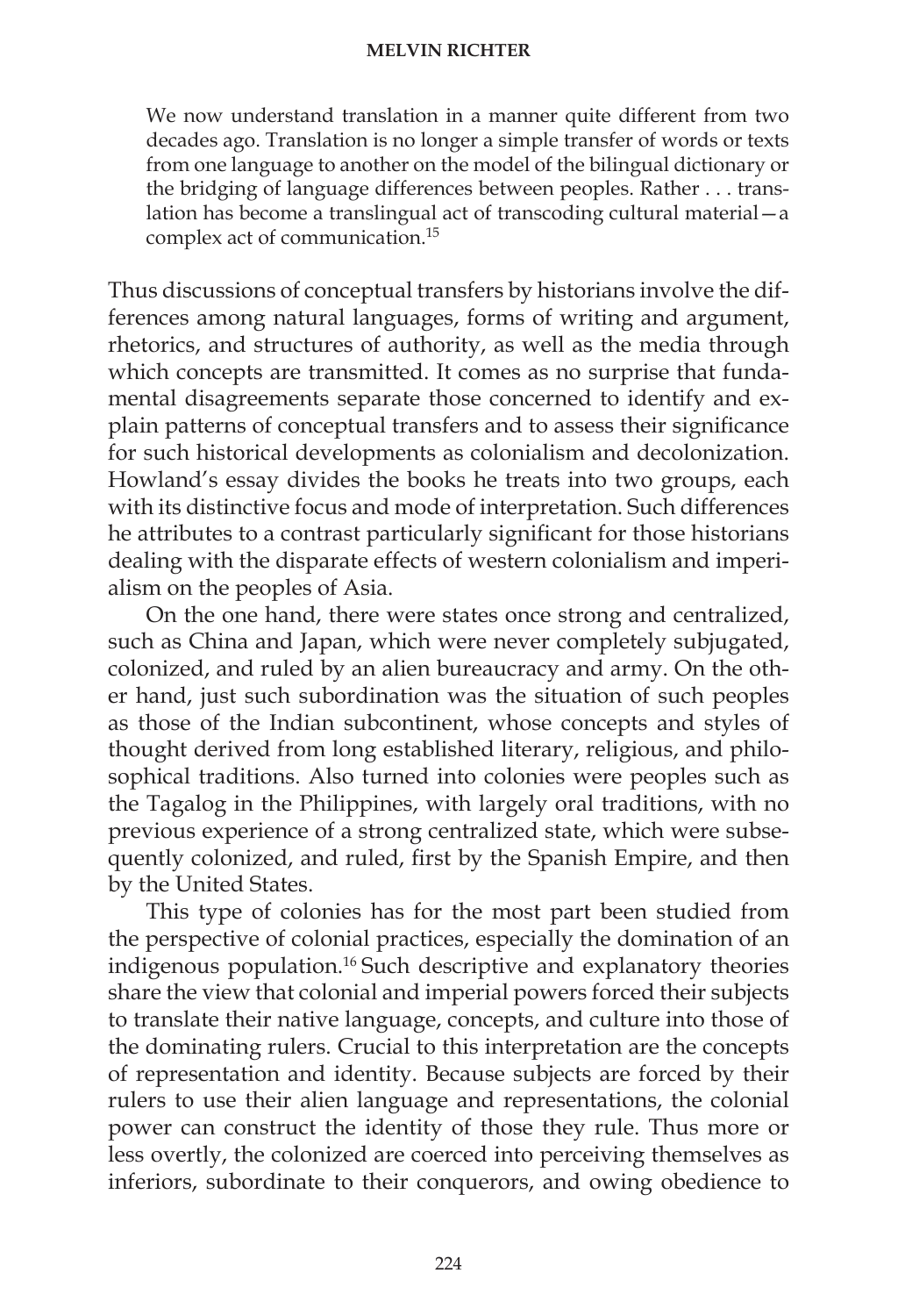#### **MORE THAN A TWO-WAY TRAFFIC...**

them. Thus in this type of studies, power is said to dictate the forms of representation and identity. Such works tend to use translation metaphorically, that is as the total process of domination by controlling the way subjects come to understand themselves and their inferior relationship to their alien rulers.

These emphases are either contested or omitted in another group of books treated by Howland.17 Perhaps because their authors are primarily concerned with 19th and early 20th century China and Japan, or with newly independent states, these books focus less on colonial and post-colonial situations than on the role played by translation in bridging differences among languages, social practices, religions, and political cultures. The paradigm situation is when indigenous agents wish to overcome existing obstacles blocking access for their peoples to western ideas, institutions, science, and technologies.

On which points do these interpretations differ? One school sees colonialism or empire as always producing a conceptual monopoly, with two and only two possible outcomes: either the victims' identification with their masters' language, concepts, and representations, or else resistance entailing complete rejection of them. This view has been criticized by Lydia Liu, who pinpoints "the irony that, in the very act of criticizing western domination, one often ends up by reifying the power of the dominator to a degree that the agency of non western cultures is reduced to a single possibility: resistance".18 Liu analyzes attempts by native agents to construct new and better idioms for foreign terms: the conditions of possibility for creating new usages based on neologisms and novel linguistic practices. Like Kurtz, Liu stresses the role of creative reinterpretation in the process of translation. Thus, like other scholars emphasizing intercultural communication rather than domination, Liu rejects the common assumption that translation always produces equivalences in the same way as do bilingual dictionaries.

Another characteristic of this second group is their emphasis upon explaining the translation of concepts in intercultural exchanges as a form of action by determinate agents, thus applying to this field the theory developed by Quentin Skinner. Such authors treat concepts as contestable and analyze the functions served by them. Finally, these scholars agree that we understand concepts and their transfers best through acts of comparison—not the comparison of originals and translated versions, but through comparing the uses of whole sets of concepts.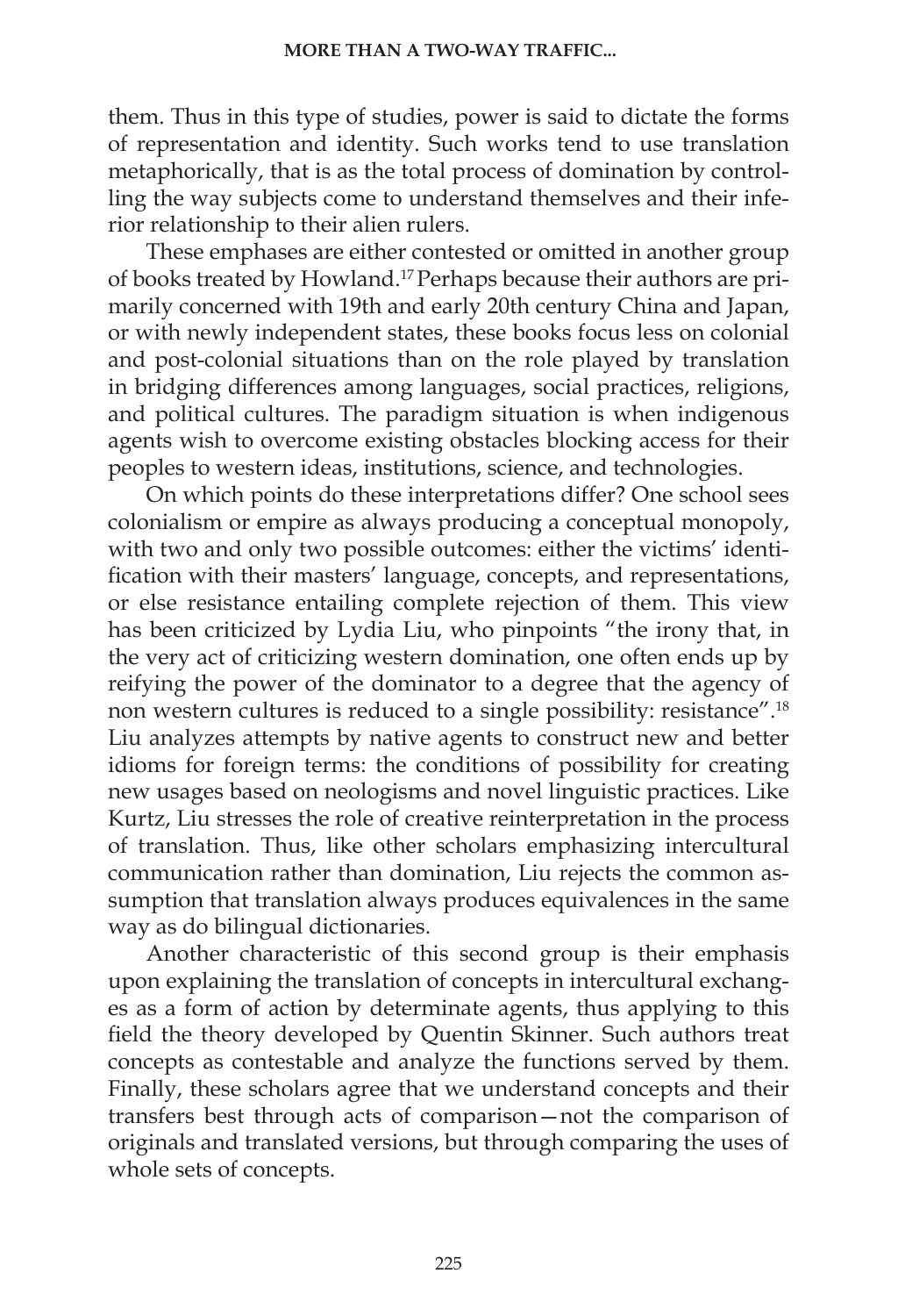#### **MELVIN RICHTER**

## **III**

I end in the hope that despite my focus on Asian studies, that what has emerged from this discussion are the issues that arise when we seek to chart and explain the full spectrum of possibilities when political and social concepts are transferred from one cultural context to another. Surely this process is what ought to be emphasized in our consideration of transatlantic dialogues. The understanding of translation as a complex, multilayered process of intercultural communication more or less flawed by inequalities of power should alert us to the multiple possible outcomes of agency as exercised even in a colonial or semi-colonial setting. Apparent continuities in the use of political and social concepts between Spain and Portugal on the one side and what began as their New World colonies on the other, may disguise significant alterations in meaning and use.

The history of political concepts (*Begriffsgeschichte*) can contribute much towards the analysis and understanding of what may happen in such situations. As has been shown, the characteristics of basic political concepts have to be recognized when dealing with transfers between Europe and the New World, the subject of this meeting. Comparative analyses, such as conceptual transfers from western to Asian peoples, will both contribute to and profit from bringing together the methods of conceptual history and the history of translation in various times and settings.

#### **NOTES**

**1.** This is a revised version of the opening lecture delivered by Melvin Richter at the VII International Conference of the History of Concepts: Transatlantic Dialogues, Rio de Janeiro, 3-7 July, 2004. This text has also appeared in *Contributions* 1(1):7-20.

- **2.** Melvin Richter (1947), 136-74.
- **3.** Michael Lackner et. al. (2001), 147.
- **4.** See David Wright (2001), 235-255.
- **5.** Benjamin Schwartz (1964).
- **6.** Reinhart Koselleck (1996), 64.
- **7.** Xiong Yuezhi (2001), 69-70.

**8.** For a valuable and detailed analysis of the linguistic problems of translating Western political and social concepts into Japanese, see Douglas R. Howland (2002), 61-93.

**9.** Douglas R. Howland (2002), 71.

- **10.** Douglas R. Howland (2002), 72.
- **11.** Benjamin Lee Whorf (1956).
- **12.** Steven Lukes (2003).
- **13.** Douglas R. Howland (2003), 45-60.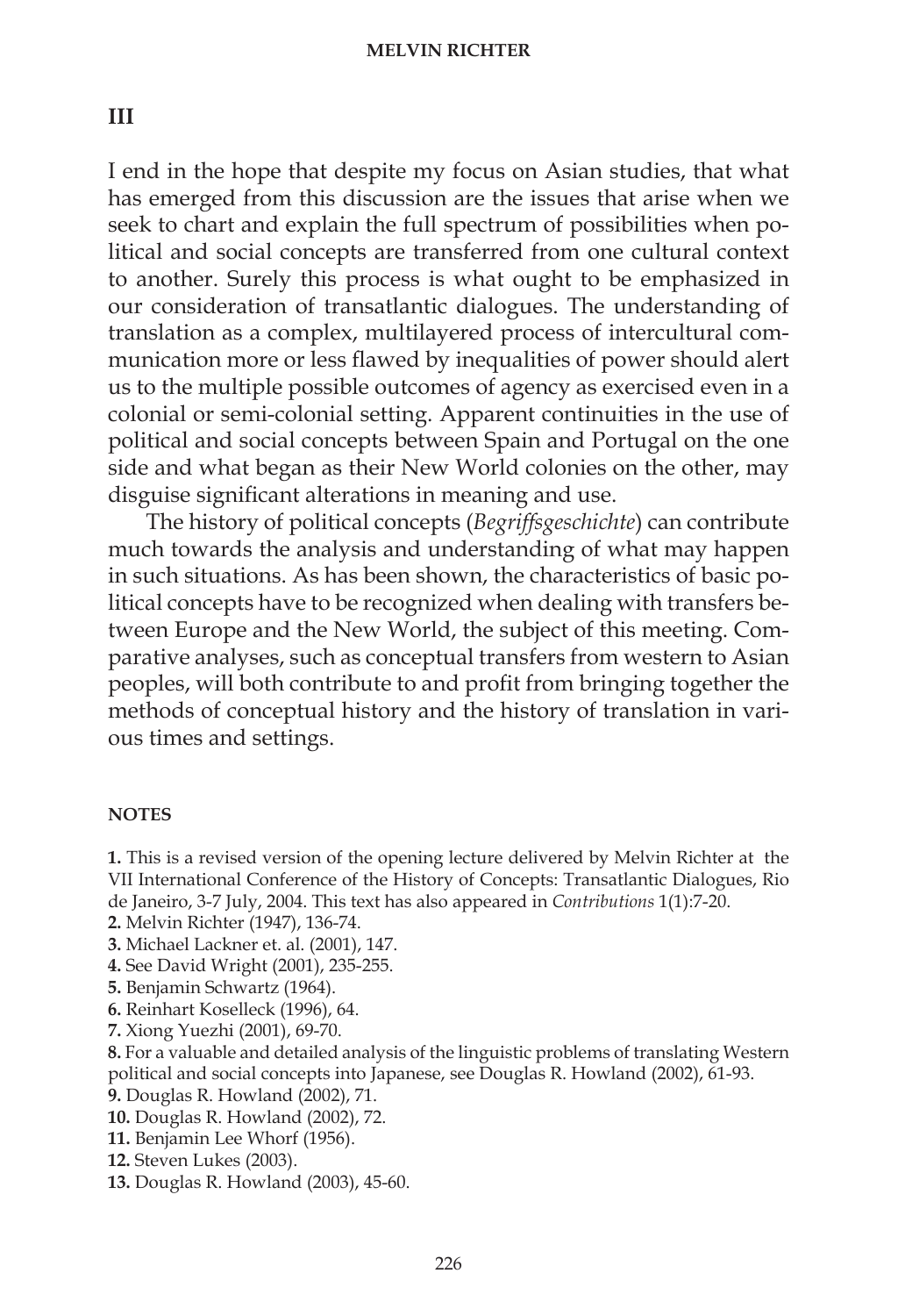#### **MORE THAN A TWO-WAY TRAFFIC...**

**14.** See also the brief but penetrating statements on translation and communication by Kari Palonen (2004).

**15.** Douglas R. Howland (2003), 45.

**16.** This group of books includes Eric Cheyfitz (1991), Tejaswini Niranjana (1992),and. Vicente L. Rafael (1998).

**17.** Lydia H. Liu (1995); Naoki Sakai (1997); Frederic C. Schaffer (1998).

**18.** Lydia H. Liu (1995), xv-xvi.tanford, 1995), xv-xvi.

## **REFERENCES**

**Cheyfitz**, Eric. 1991. *The Poetics of Imperialism: Translation and Colonization from The Tempest to Tarzan.* New York: Oxford University Press.

**Howland**, Douglas R. 2002. *Translating the West: Language and Political Reason in Nineteenth Century Japan.* Honolulu: University of Hawaii Press.

\_\_\_\_\_ 2003. The Predicament of Ideas in Culture: Translation and

Historiography. *History and Theory* 42:45-60.

**Koselleck**, Reinhart. 1996. A Response to Comments on the Geschichtliche Grundbegriffe. In *The Meaning of Historical Terms and Concepts: New Studies on Begriffsgeschichte*, edited by M. Richter and H. Lehmann. Washington: German Historical Institute.

**Lackner**, Michael, Iwo Amelung, and Joachim Kurtz. 2001. *New Terms for New Ideas: Western Knowledge and Lexical Change in Late Imperial China.* Leiden: Brill.

**Liu**, Lydia H. 1995. *Translingual Practice: Literature, National Character, and Translated Modernity — China 1900-1937.* Stanford: Stanford University Press.

**Lukes**, Steven. 2003. *Liberals and Cannibals: The Implications of Diversity.* London; New York: Verso.

**Niranjana**, Tejaswini. 1992. *Siting Translation: History, Post-Structuralism, and the Colonial Context.* Berkeley: University of California Press.

**Palonen**, Kari. 2004. *Die Entzauberung der Begriffe.* Münster: LIT Verlag.

**Rafael**, Vicente L. 1998. *Contracting Colonialism: Translation and Christian Conversion in Tagalog Society under Early Spanish Rule.* Ithaca: Cornell University Press.

**Richter**, Melvin. 1947. Sun Yat Sen's Doctrine of Min Ch'uan. In Papers on China 1. Cambridge: Committee on International and Regional Studies, Harvard University.

**Sakai**, Naoki. 1997. *Translation and Subjectivity: On "Japan" and Cultural Nationalism.* Minneapolis: University of Minnesota Press.

**Schwartz**, Benjamin. 1964. *Search of Wealth and Power: Yen Fu and the West*. Cambridge: Cambridge University Press.

**Schaffer,** Frederic C. 1998. *Democracy in Translation: Understanding Politics in an Unfamiliar Culture.* Ithaca: Cornell University Press.

**Whorf,** Benjamin Lee. 1956. *Language, Thought and Reality.* Cambridge: Cambridge University Press.